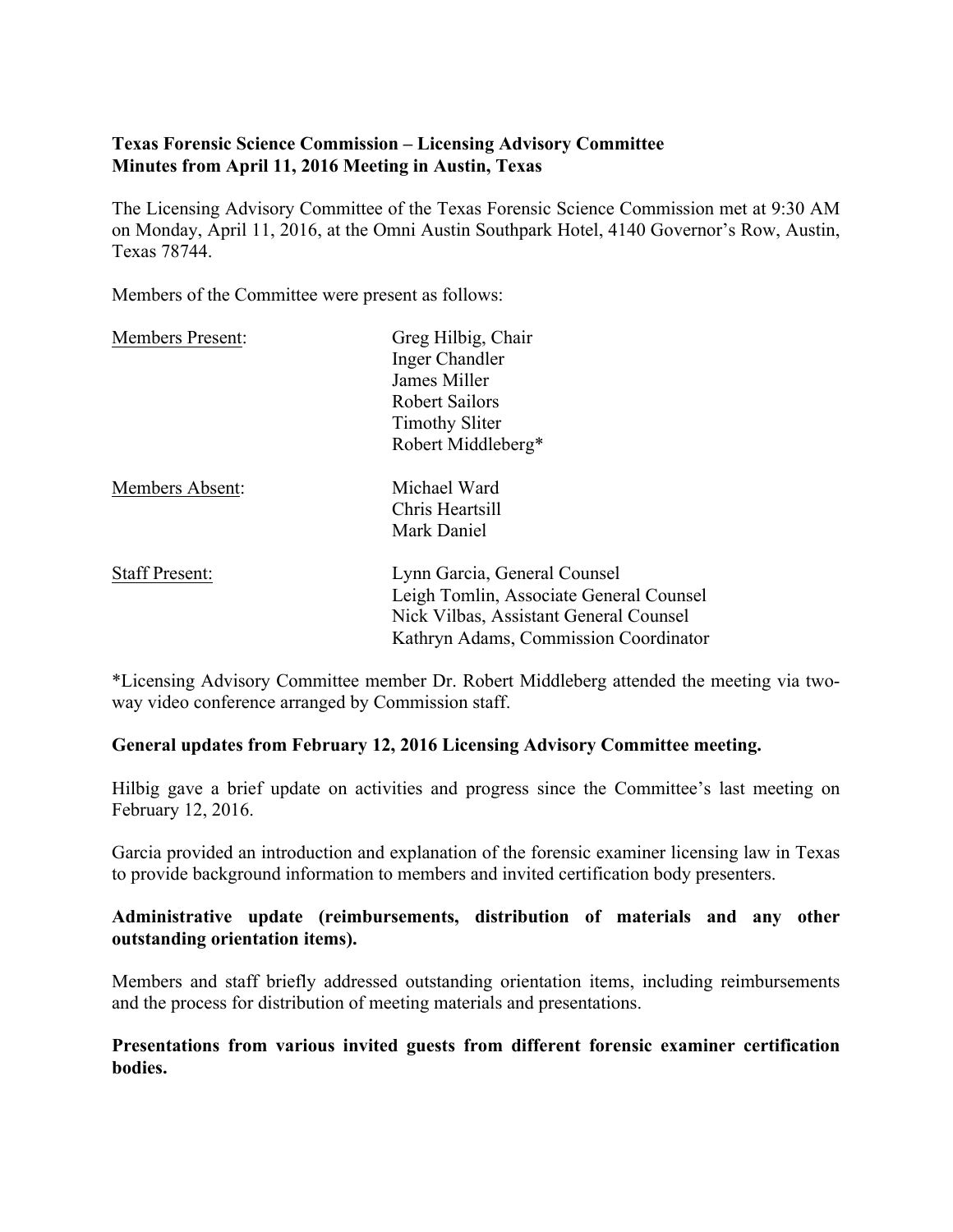Garcia introduced each presenter invited to provide background and other information on currently existing forensic examiner certification bodies.

Dr. Robert Middleberg, member of the Licensing Advisory Committee and member of the Board of Directors for both the American Board of Forensic Toxicology (ABFT) and the American Board of Clinical Chemistry (ABCC), joined the discussion via two-way video conference call.

#### American Board of Forensic Toxicology

Dr. Middleberg presented background and other historical information related to the development of ABFT's certification program. As outlined by Middleberg, the objectives of ABFT are to establish, enhance and revise as necessary the standards of qualification for those who practice forensic toxicology, and to certify as qualified scientists those voluntary applicants who comply with the requirements of ABFT. The ABFT aims to establish a practical and equitable system of readily identifying those who possess the requisite qualifications and competence in forensic toxicology.

Certification is based upon the candidate's personal and professional record of education and training, experience, achievement and a formal written examination. The application fee, including the sitting fee for the exam is \$250.00 with a \$100 continuing education fee required each year to maintain the certification. Certification may be achieved at different levels— Fellow, Diplomate – Forensic Toxicology, Diplomate – Forensic Alcohol Toxicology, Diplomate – Forensic Drug Toxicology, and Forensic Toxicology Analyst. Middleberg explained ABFT is also adding an additional certification category for those examiners who only testify and report results but do not issue an opinion related to the results.

Middleberg reviewed current guidelines developed by the national organization that develops standards and guidelines for toxicologists, the Scientific Working Group for Forensic Toxicology (SWGTOX). ABFT's qualifications/requirements for certification will eventually track current SWGTOX guidelines. SWGTOX guidelines require ISO 17024 accreditation from certification bodies and ABFT is working towards achieving ISO 17024 accreditation.

Members discussed that ABFT's toxicologist certification will likely be a relevant certification body in Texas and ABFT certification may be required of toxicologists to fulfill the January 2019 effective forensic examiner requirements.

### American Board of Clinical Chemistry

Dr. Middleberg followed with a discussion and presentation of the requirements for ABCC certification. ABCC certification is difficult and less commonly achieved. The certification requires a Ph.D. or equivalent degree, tests an examiner's clinical chemistry competency and requires a 5-year practicum period before an examiner can sit for the exam. ABCC's mission is to advance science by establishing standards of competence for those who practice clinical laboratory medicine, and to certify as Diplomates those qualified specialists who comply with its requirements.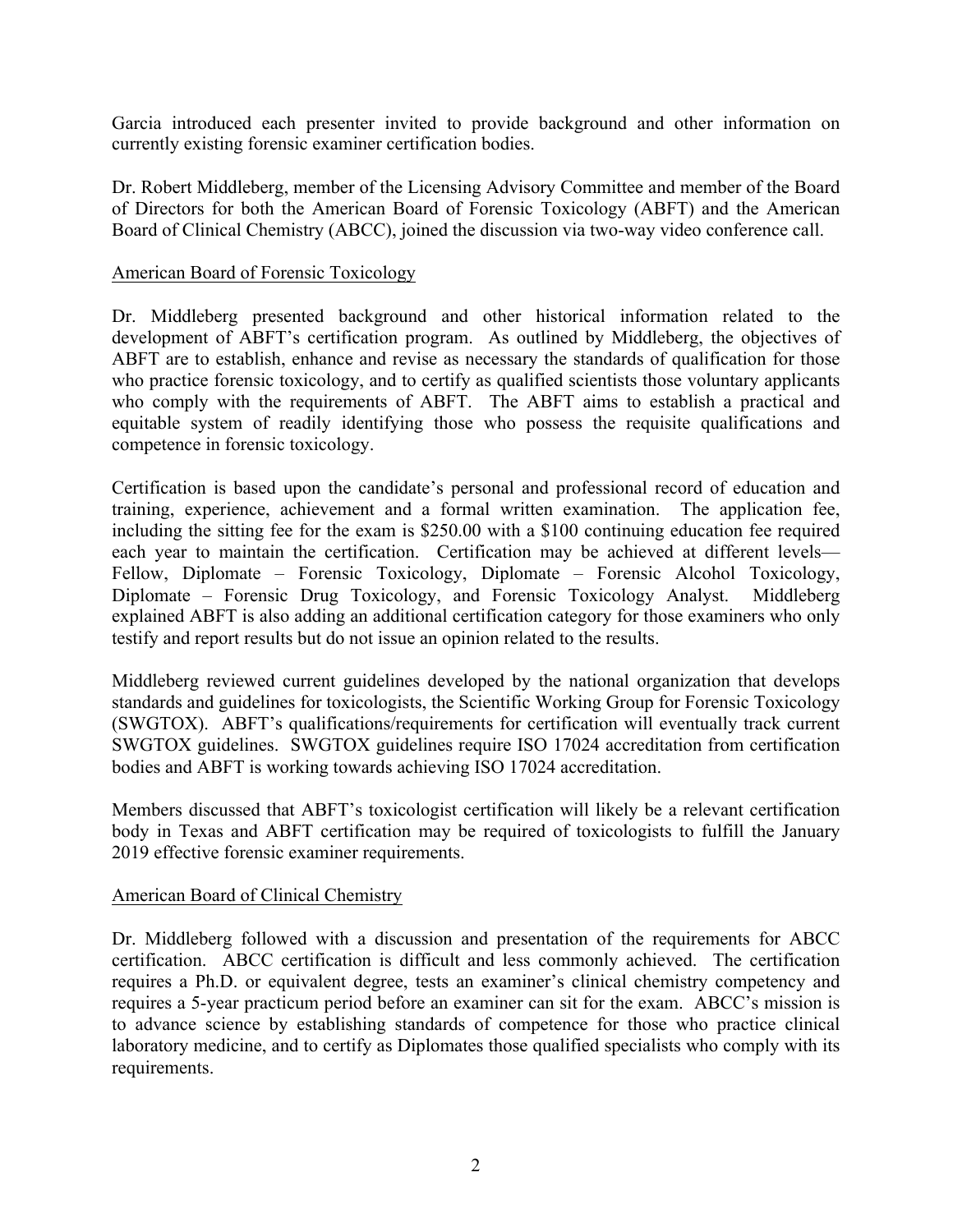The exam requires a \$500 application fee and a \$200/section exam sitting fee. Committee members discussed that the program is well developed and should certainly be recognized in Texas, but will likely not become a requirement for any particular forensic examiner in Texas.

During the Committee's discussion regarding the 5-year practicum requirement for ABCC certification, members discussed the issue of provisional certification. Many of the current certification bodies require a practicum period where forensic examiners must practice or remain in training before they become eligible to sit for the exam to become certified. Most of the recognized certification bodies available for forensic examiners do not offer any provisional accreditation. Members discussed the need for some kind of provisional license or fellowship period for examiners to address the gap in time between the practicum period and certification eligibility.

# American Board of Criminalistics

Chris Taylor, past president of the American Board of Criminalistics (ABC), gave a presentation on the background and requirements to become certified by ABC. Taylor explained ABC's mission is to raise the level of competence in Forensic Science through peer-based certification and promotion of professional development. The ABC is dedicated to the highest standards and programs for scientists involved in the administration of justice. An ABC exam measures knowledge and reasoning and examiners demonstrate general knowledge in addition to some specialization. The certification also requires continuing professional development and proficiency testing.

Current exams offered by ABC include Molecular Biology, Comprehensive Criminalistics, Paint and Polymer, Drug Analysis, Fire Debris, and Hair and Fiber. There are three levels of certification—Affiliate, Diplomate and Fellow. Each requires a different level of experience and/or education. Each exam requires a \$250 sitting fee plus \$50/year to maintain.

One of ABC's main goals at this time is achieving ISO 17024 accreditation, and the organization began the process recently. The process is extremely expensive and time consuming. Molecular Biology will be the first certification category to be ISO 17024 accreditation.

Members discussed whether the Comprehensive Criminalistics exam was relevant to any particular discipline subject to the licensing requirement in Texas. Most agreed the comprehensive criminalistics exam was heavier in basic forensics, but not particularly specialized in any discipline subject to the licensing requirement.

### Association of Firearm and Tool Mark Examiners

Eric Collins, the Association of Firearm and Tool Mark Examiners (AFTE) Program Chair, gave a presentation on the background and historical development of AFTE's examiner certification program. The purpose of AFTE's certification program is to demonstrate to interested parties that successful applicants have met a standard of excellence in knowledge and skill for a qualified firearms/tool mark examiner and also to promote professionalism among firearm and tool mark examiners by establishing certification as a level of accomplishment.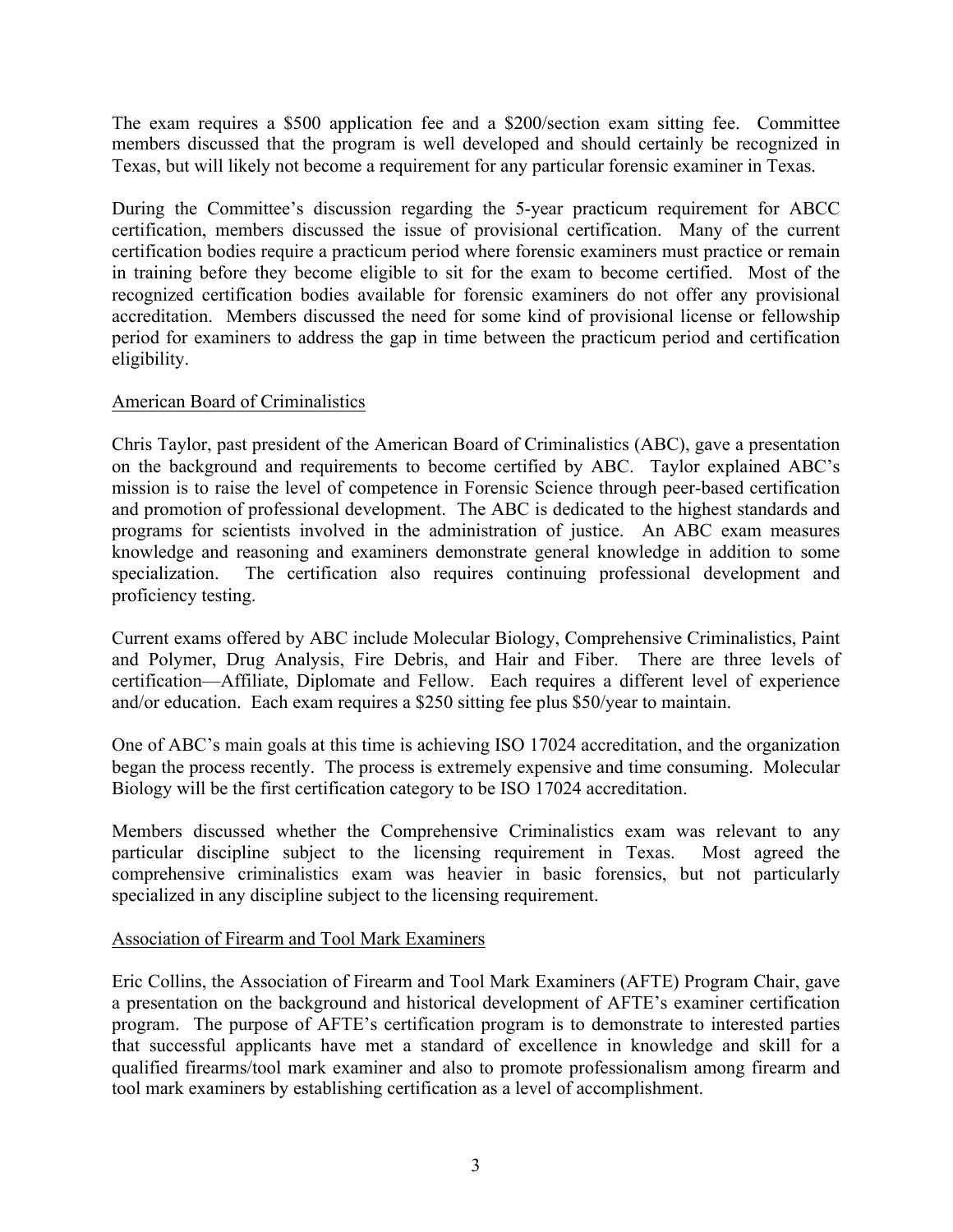Certification subject areas of evidence examination and identification offered by AFTE include firearm, tool mark and gunshot residue (distance determination). The program requires a twoyear course study and three years paid experience as an examiner following competency and authorization to perform casework, for a total of five years before an examiner may be eligible for AFTE certification. Examiners must also have a 4-year college degree or equivalent (unless certified or began the certification program before 2006). Examiners take a written and practical exam before passing. Total exam fees for written and practical are \$250.00. Maintenance is \$25.00 for recertification per subject area and certifications are good for five years.

Members discussed with Collins the fact that elemental GSR testing is not covered by any of the firearms/tool mark certifications offered by AFTE. This type of testing falls more under "trace" than firearms testing. Elemental GSR is also not covered by ABC unless considered under ABC's Comprehensive Criminalistics exam. Collins also explained that AFTE's exam only covers traditional pattern matching in firearm and tool mark examination, not quantitative methods.

Collins explained ISO 17024 certification is not yet on the table for AFTE but may be in the near future.

### International Association for Identification

Bob Garrett, Director of the Professional Programs Quality Assurance Governing Board for the International Association for Identification (IAI), gave a presentation and historical background on the development of IAI's certification programs. The IAI is a professional membership organization comprised of individuals worldwide who work in the field of forensic identification. The IAI is the oldest and largest forensic science/identification association in the world. The IAI's has certification programs each with a separate exam in the following areas: Crime Scene, Latent Print, Tenprint, Footwear, Forensic Art, Forensic Photography, Forensic Video, and Bloodstain pattern.

The Crime Scene Certification program has the largest participation of IAI's certification programs. Is it the only one of the programs that has multiple levels of certification—crime scene investigator, crime scene analyst, senior crime scene analyst and crime scene reconstructionist. The second largest is latent prints. Latent print certification is the oldest and most developed certification program by IAI.

Cost of certification by IAI for members is \$200. Recertification for members is \$200 annually. Non-members pay \$300 for both.

IAI is working towards ISO 17024 accreditation at this time. The target date for completion of ISO 17024 accreditation is early 2018.